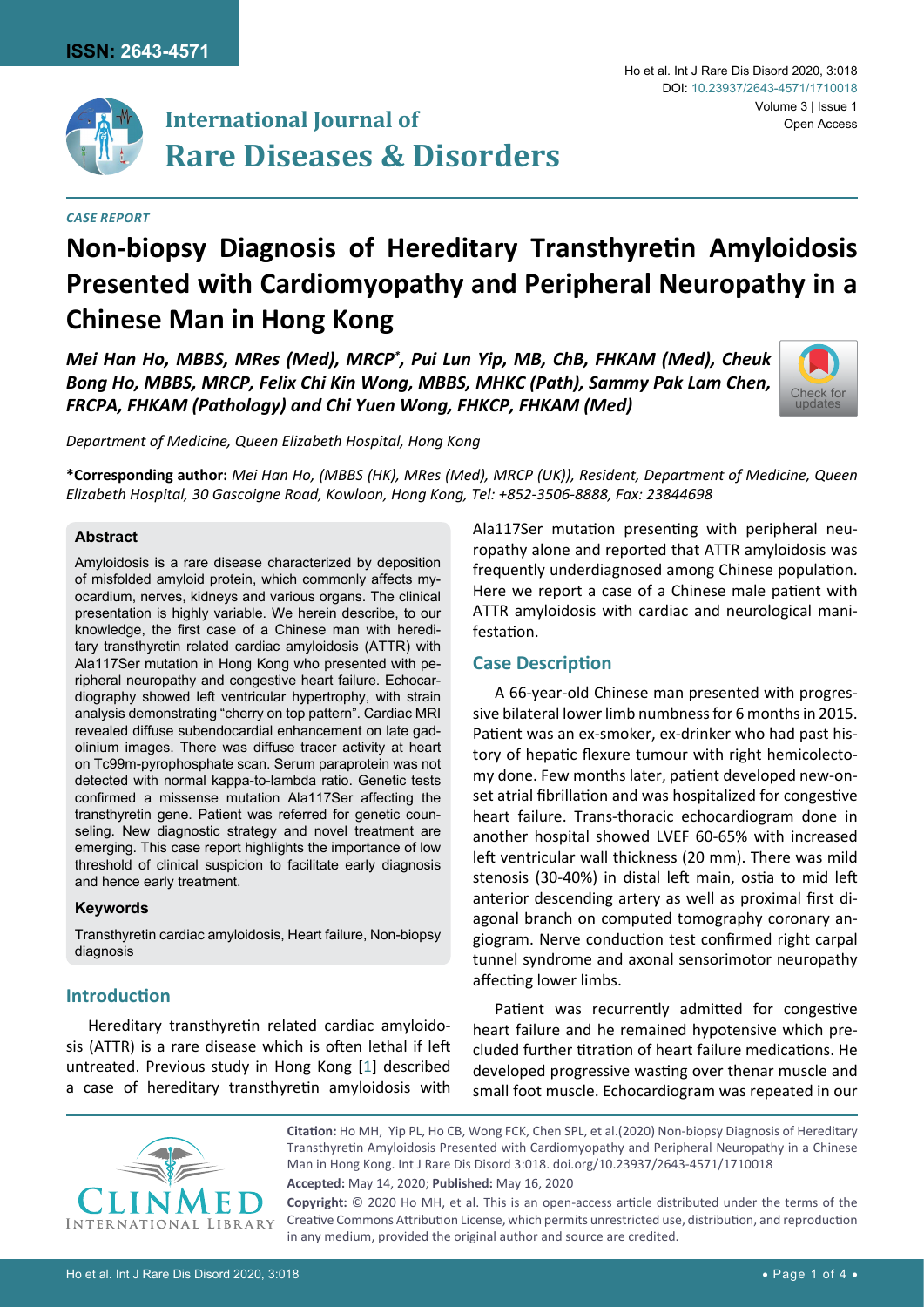<span id="page-1-0"></span>

**Figure 1:** 'Bullseye' display of regional LV longitudinal strain analysis (with mid regions in the middle and apical regions innermost, basal regions outermost).

<span id="page-1-1"></span>

ed diffuse tracer activity at heart.

hospital in 2018, which showed marked increase in wall thickness in both LV and RV. LV strain analysis showed

<span id="page-1-2"></span>

reduced basal and mid longitudinal systolic function with apical sparing ("cherry on top pattern") [\(Figure 1](#page-1-0)). Cardiac MRI revealed impaired LVEF 40%, difficult nulling of myocardium and diffuse subendocardial hyperenhancement on late gadolinium images, suggestive of cardiac amyloidosis.

He had no evidence of plasma cell dyscrasia with negative serum protein electrophoresis/immunofixation for paraprotein and normal serum free light chain ratio. He refused bone marrow biopsy and other biopsy for histological proof for amyloidosis. Subsequent Tc99m-pyrophosphate scan demonstrated diffuse tracer activity at heart, with intensity higher than that of rib (Perugini grade 2 or 3) ([Figure 2](#page-1-1)). Sanger sequencing of all the coding exons and flanking regions of the TTR gene revealed the presence of a heterozygous pathogenic mutation, NM\_000371.3(TTR): c.349G > T p.(Ala-117Ser) (legacy name: p.Ala97Ser) [\(Figure 3](#page-1-2)). Diagnosis of hereditary transthyretin (ATTR) amyloidosis with pe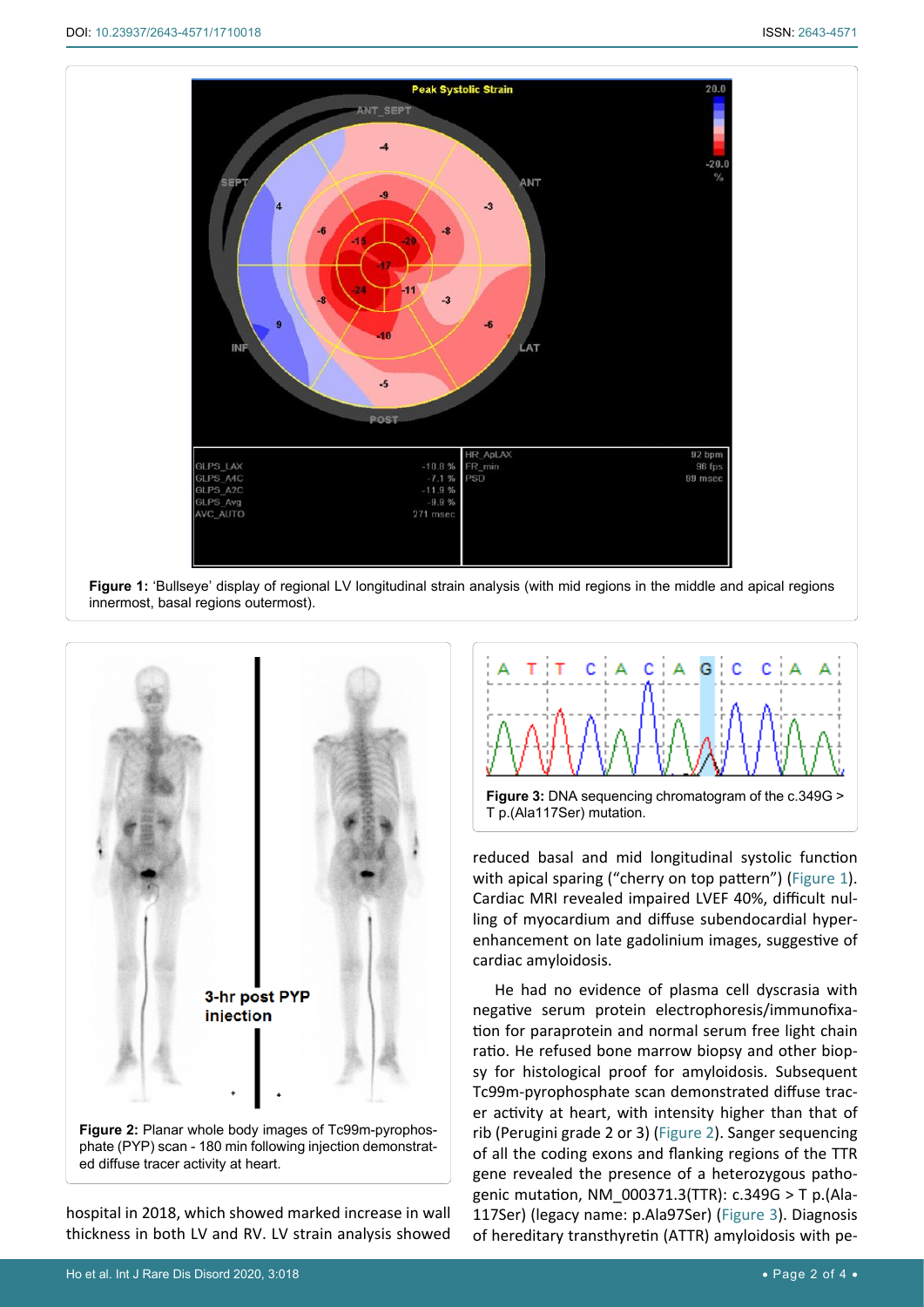ripheral neuropathy and cardiomyopathy was established without biopsy.

Currently TTR stabilizer is licensed in Hong Kong only for stage I amyloidosis while diflunisal was not considered in view of the advanced heart failure. Oral treatment with tauroursodeoxycholic acid (TUDCA) 250 mg tds and doxycycline 100 mg bd for polyneuropathy was introduced. However TUDCA was soon discontinued due to marked diarrhoea.

### **Discussion**

Amyloidosis is characterized by accumulation of misfolded precursor protein, which has undergone conformational changes into beta-pleated sheet configuration. Deposition of the amyloid fibrils in tissues leads to organ damage. Amyloidosis can be categorized according to extent of amyloid deposition (systemic vs. localized) or types of amyloid precursor protein, for example, immunoglobulin light chain, serum amyloid A, transthyretin, which resulted in AL amyloidosis, AA amyloidosis and ATTR amyloidosis respectively. ATTR amyloidosis is further classified into wild type (also known as the senile type, with wildtype DNA sequence in the *TTR* gene) and hereditary type. Hereditary ATTR amyloidosis, also known as familial amyloid polyneuropathy, is an autosomal dominant disorder with variable penetrance. More than 120 *TTR* mutations have been reported in different ethnic groups, but infrequently among the Chinese population. A Taiwanese cohort involving 79 hereditary ATTR amyloidosis patients shows that Ala-117Ser is the commonest mutation in ethnic Chinese, accounting for 91.2% of ATTR pedigrees. The Ala117Ser genotype is associated with peripheral neuropathy as the first symptom in 80.8% of patients, which occurred in this case [[2](#page-3-7)]. From the exome sequencing data in Genome Aggregation Database (gnomAD), the variant was only observed once in the "Other East Asian" (non-Japanese, non-Korean) normal population with an allele frequency of 0.006934% (one allele found in 14,422 alleles). It was not otherwise observed in the 236,590 alleles in other populations) [[3](#page-3-8)]. While the exact penetrance of in carriers of this variant is unknown, the carrier rate of this mutation is estimated to be 1 in 7,200 in the non-Japanese, non-Korean East Asian population. The clinical manifestations vary with different *TTR* genotypes, though the majority of patients present with cardiomyopathy or peripheral neuropathy. Diagnosis is frequently delayed as a result of the rarity of the disease and the non-specific clinical presentation.

Echocardiogram is often used as the initial investigation for heart failure. The cardinal echocardiographic features of cardiac amyloidosis include increase in left ventricular wall thickness, diastolic dysfunction and granular sparkling of myocardium. 2D speckle tracking strain analysis measures the degree of myocardial deformation, which is defined as ratio of change in length of myocardial segment relative to its baseline.

Myocardial strain can be assessed in three dimensions i.e. longitudinal, radial and circumferential strain. Longitudinal strain refers to myocardial deformation from base to apex in the long axis while radial strain describes the myocardial wall thickening along its radius. Circumferential strain denotes rotational motion as viewed from the apex. Typically, cardiac amyloidosis is associated with impaired basal but preserved apical longitudinal strain. Moreover, in a study of patients with preserved LVEF and mild hypertrophy, an ejection fraction to global longitudinal strain ratio > 4.1 was shown to be 89.7% sensitive and 91.7% specific in differentiating cardiac amyloidosis from other causes of LV hypertrophy [[4\]](#page-3-1).

The gold standard of diagnosis of amyloidosis requires tissue biopsy with the demonstration of apple-green birefringence with Congo red staining under polarized light microscopy. Subsequent typing of the amyloid precursor protein is achieved by immunostaining or more recently by laser microdissection and mass spectrometry on tissue samples. However, tissue biopsy is often invasive and associated with long waiting time and hence possible delay in diagnosis. Meanwhile conventional echocardiography is neither sensitive nor specific. Fortunately, there is upcoming evidence regarding non-invasive diagnostic approach in ATTR cardiac amyloidosis. Radionuclide bone scintigraphy using 99mTc-labeled 3,3-diphosphono-1,2-propanodicarboxylic acid (DPD) or 99mTc-labeled pyrophosphate (PYP) as tracer can identify early cardiac ATTR deposition and aid the differentiation from other types of cardiomyopathy. Uptake of DPD or PYP in the heart equivalent to or greater than that in the bone (Perugini grade 2 or 3), combined with the absence of serum and urine monoclonal protein is diagnostic of ATTR amyloidosis with 100% positive predictive value [[5](#page-3-2)]. Consequently, the diagnosis of hereditary ATTR amyloidosis is established in our case by this non-invasive criterion, along with the positive genetic test. The improvement of imaging techniques, namely the availability of cardiac MRI and radionuclide scintigraphy, was found to be associated with an increase in referrals for *TTR* genetic analysis, leading to an increase in diagnoses of both wildtype and hereditary transthyretin amyloidosis [[6](#page-3-3)]. Genetic diagnosis of hereditary transthyretin amyloidosis by Sanger sequencing involves sequencing of four exons and is helpful for the disease confirmation, family screening with identification of presymptomatic carriers as well as exclusion of wildtype transthyretin amyloidosis.

TTR plasma protein is primarily produced by the liver. Therefore, liver transplantation has historically been the standard of care for hereditary ATTR amyloidosis to replace the source of mutant TTR protein. In 2018, three phase 3 trials using TTR stabilizer (Tafamidis [[7\]](#page-3-4)) and TTR RNA interference agents (Patisiran [[8\]](#page-3-5) and Inotersen[[9](#page-3-6)]) demonstrated slower rate of functional decline and improved clinical outcome when comparing with placebo among patients with ATTR amyloidosis. The availability